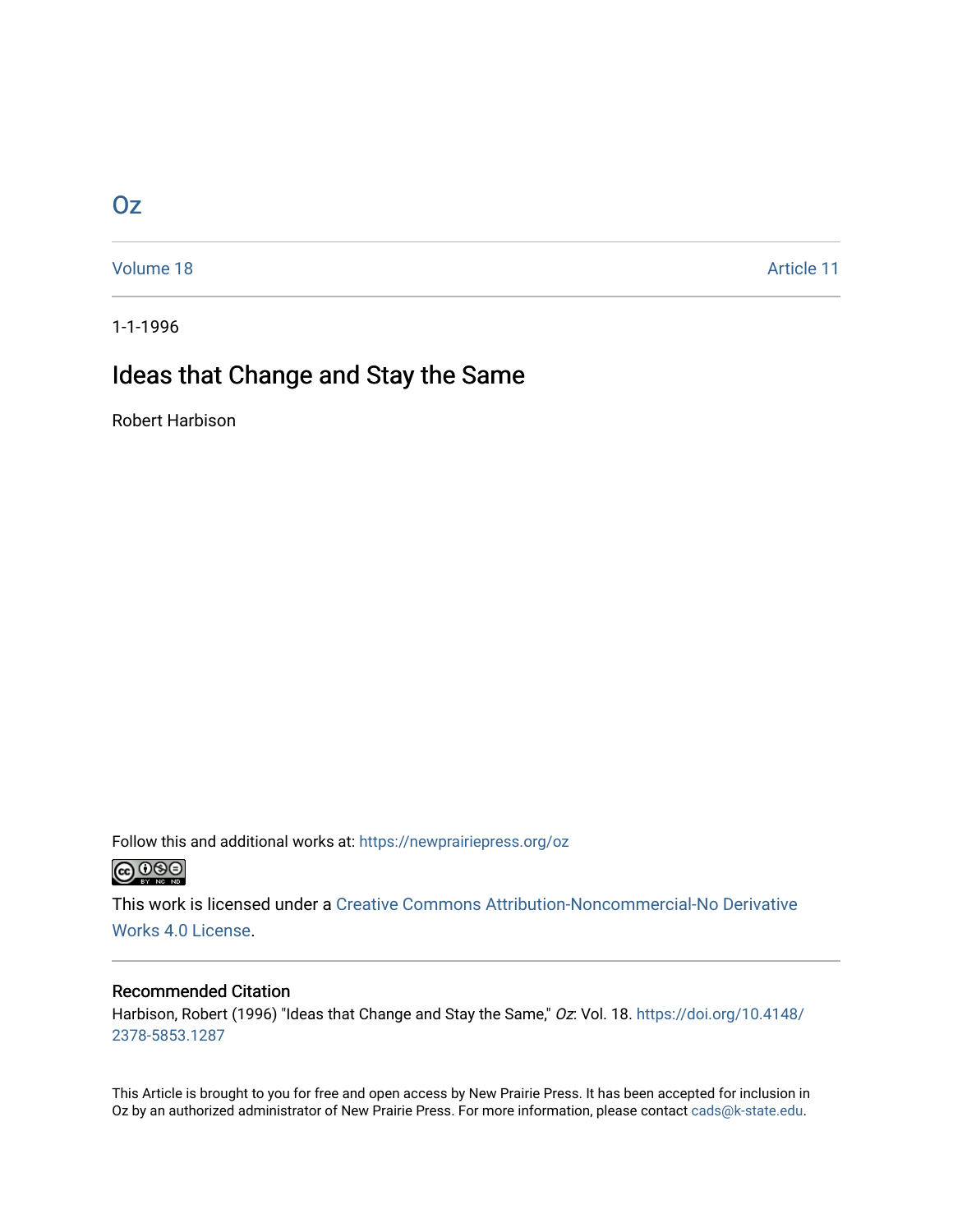### **Ideas that Change and Stay the Same**

#### Robert Harbison

"What will this building become?" I interpret this to mean that initial design ideas are subject to various deforming forces at various distances in time from the original conception. Needless to say only a small portion of all built structures have any conscious theoretical content to speak of. I have decided to speak with projects which carry a fairly obvious even overbearing theoretical intention.

Perhaps the most interesting part of the process is internal to the designer, when he or she is struggling to preserve the strength of the idea against the reality principle trying to make its unpopular point that the idea is not possible, because you will need more supports which will obscure a key line or because certain members will need to be thicker which will bring everything boringly down to earth.

For the most part we can only guess at how such a process might have gone, but sometimes structural deliberations are carried on so long or run into such awkward expense that they become more public than the architect and engineer would ideally want.

I have three examples of structures where powerful ideas collided in different ways with structural necessity. The number could easily be multiplied and extended forward and backward in time. In the first example the idea is somewhat betrayed but survives. Mendelsohn's Einstein Tower of 1920-21 is a famous instance of a structure of specialized function and high ideological content. Mendelsohn attempts to embody a new vision of matter and energy in built form. He discussed Einsteinian physics with a scientist-friend and then produced a design which expressed his new sense of a fluid, shifting, fast reality. It was a conception dependent on relatively new technology, reinforced concrete construction. Without this structural option it is hard to imagine his thoughts taking the form they did.

Yet when it came to be built this technology was not available after all in the depressed German economy. Rather than give up the idea Mendelsohn rethought the structure in brick with a masking skin of render. The result is a building which looks like the original conception but is actually very far from it. After this time-consuming and in some sense failed experiment Mendelsohn never attempted a remotely similar design again. Thus, his career was strongly deflected by the mishap.

The second example is similar but contrary. Jorn Utzon's Sydney Opera House began as freehand sketches of flying forms. These sailing roofs survived through many vicissitudes. Engineer and architect decided that the forms must be realised



*Einstein Tower Plan*